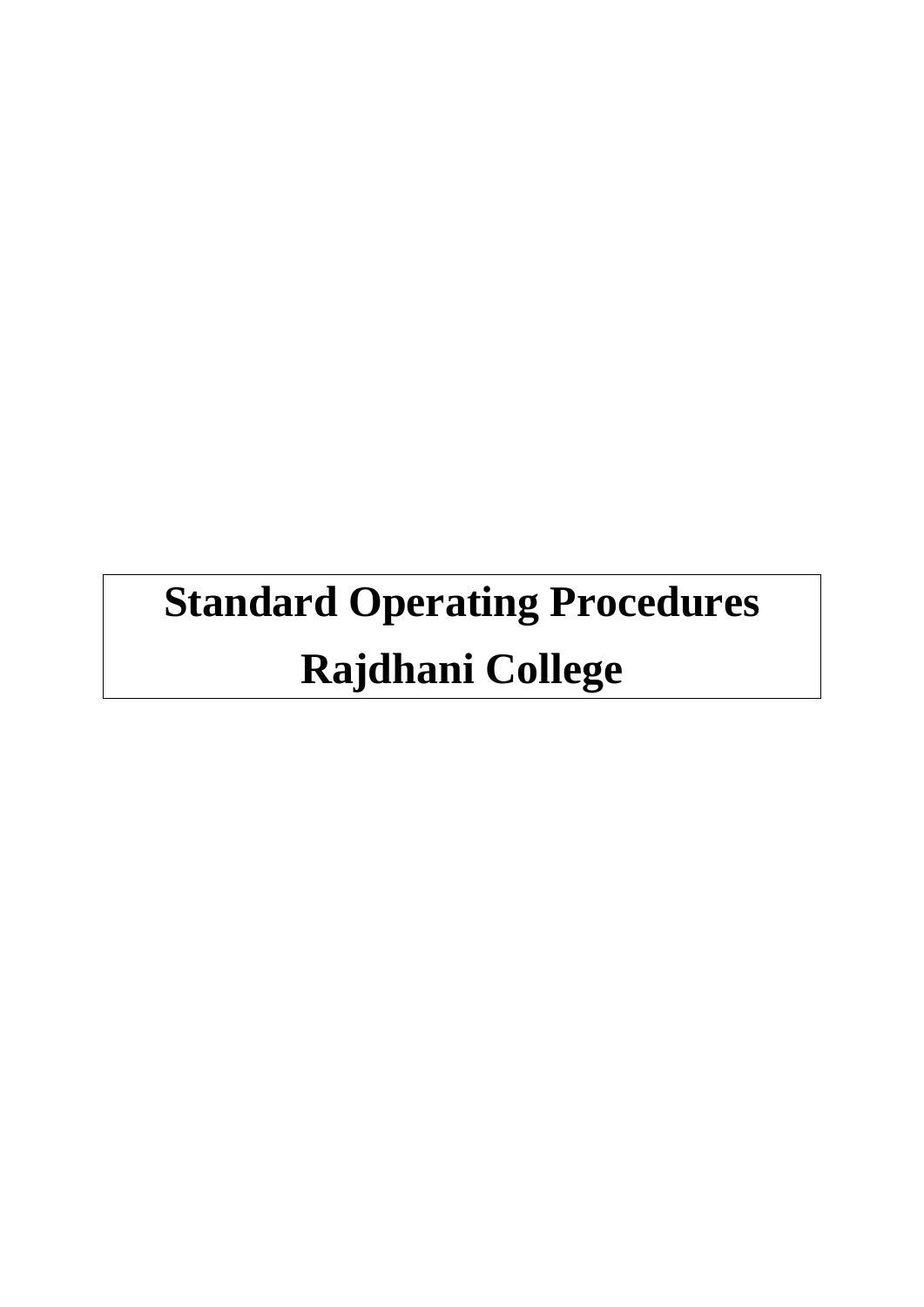# **Standard Operating Procedures for Admissions**

- The students apply online on the University of Delhi Admissions portal to the college and course of their choice within the period given by University of Delhi.
- They register with a unique ID and password. The students also upload the scanned images of all the certificates. Online data is transferred by the University to the respective college.
- Under the leadership of a teacher representative working as the Coordinator of admissions, various departmental admission committees formulate the cut-offs and other criterion for different courses and categories of students. In this way, the First List is arrived at in the college, and communicated to the University.
- If the student fulfils the admission criterion of the college and stream, he now downloads the admission form. After this, the eligible candidates approach the concerned admission committee of the college. The admission committee checks the marks and certificates of the candidates and ensures that the student fulfils the admission criteria.
- Forms complete in all respects are sent by the admission committees to the coordinator of admissions. After the coordinator is satisfied that all admission criteria have been adhered to, the forms are sent to the college office.
- The non-teaching staff again examines the students form and physically verifies the certificates. The students' candidature is once again checked on the University portal and the admission is confirmed. The confirmation of admission is duly notified to the candidate via a telephonic message as well as e-mail.
- The student then submits the fees online and is now considered admitted provisionally to the college.
- If the college is unable to fill up the allotted seats for any course, a second cut-off is announced. The same procedure is followed for the second and subsequent other cutoffs. This is the procedure of admissions followed by the college.

#### Note:

In case a student wishes to cancel his/her admission, she/he is required to submit the printed cancellation form from DU portal and get it signed from Admission in-Charge (TIC), S.O. Admin, Admission CommitteeConvener and Principal. She/he will get her/his originals by giving receipt of the same after on-line cancellation on DU portal. Then fee may be refunded as per University rules.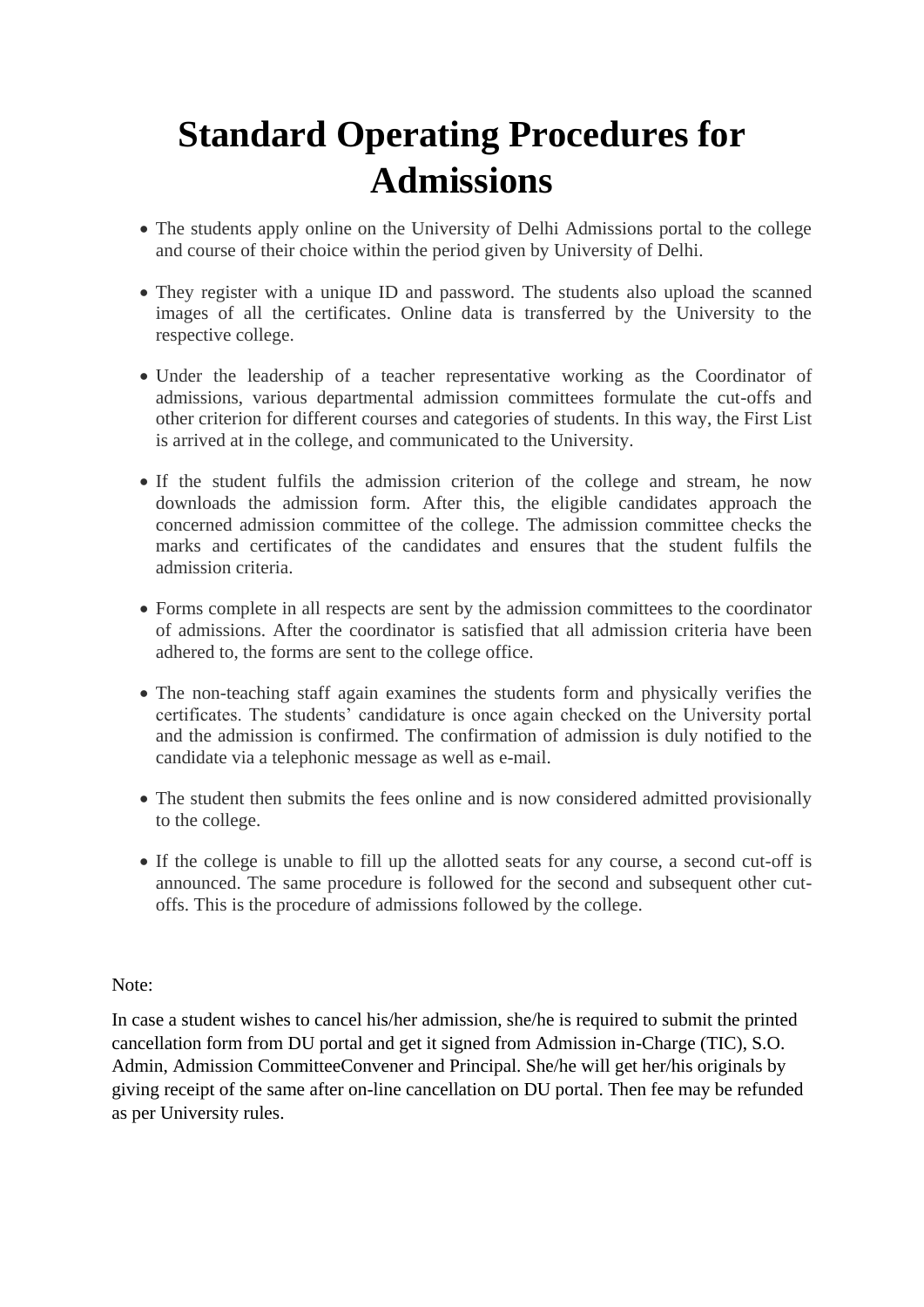# **Standard Operating Procedures for Examination**

- All enrolled/ admitted students fill up the examination forms along with the examination fees.
- The University provides the examination date-sheet on its website well in advance.
- Before exams admit cards duly signed by the principal are distributed.
- Deputy superintendents are appointed by the Principal acting as Superintendent before the scheduled examinations to ensure their smooth conduct.
- The Deputy Superintendents assigns the invigilation duties, lays down the seating plan and looks into various other aspects concerning the examinations.
- The answer sheets are duly collected and sent to the University on session basis. These scripts are examined at the University examination centres.
- Special writers are provided for the visually challenged students.
- Visually challenged and other physically challenged students are given extra time as per DU rules.
- The examination branch of the University provides the material and other facilities as well as financial aid towards the smooth conduct of the exams.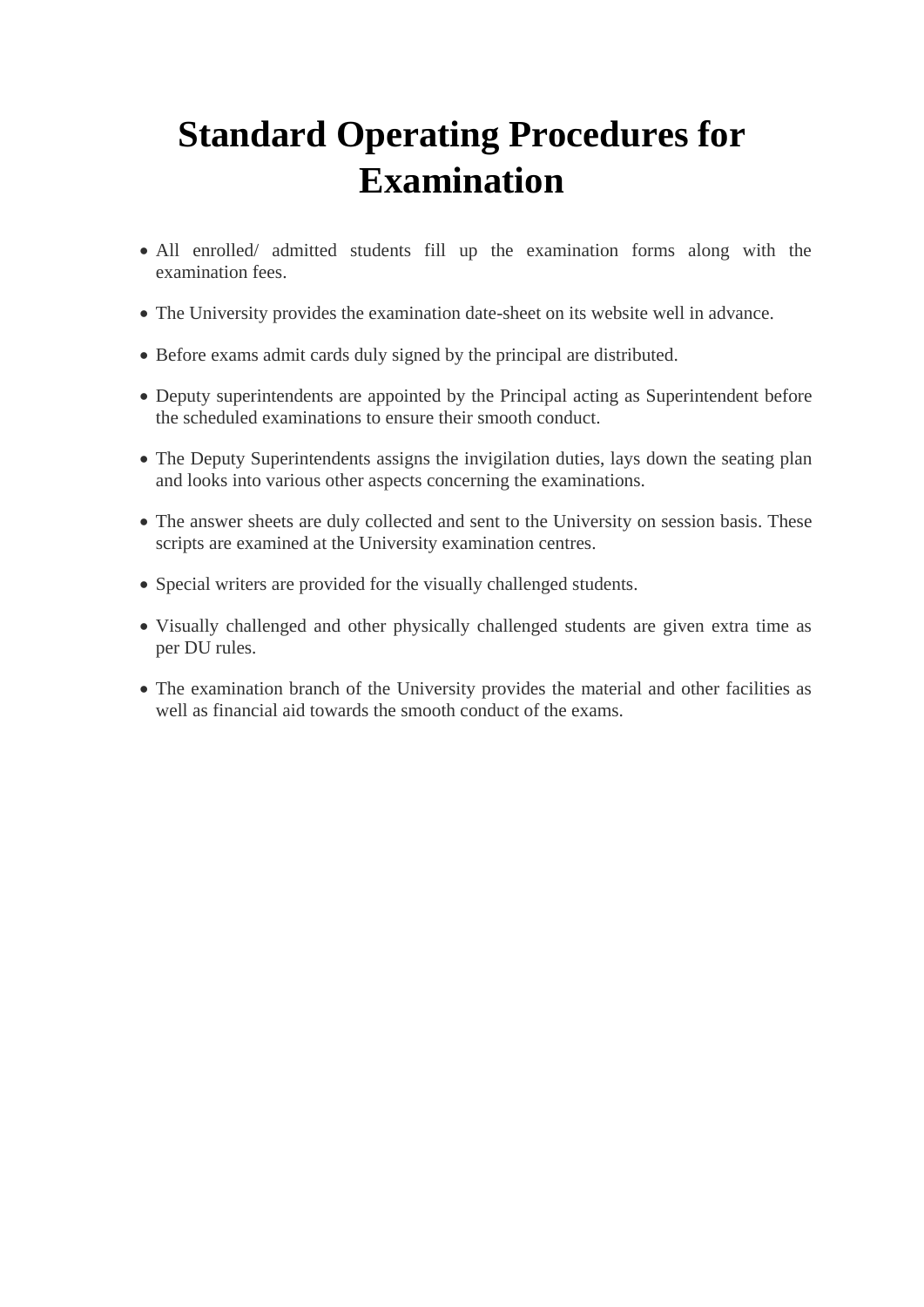# **Standard Operating Procedures for Different Laboratories**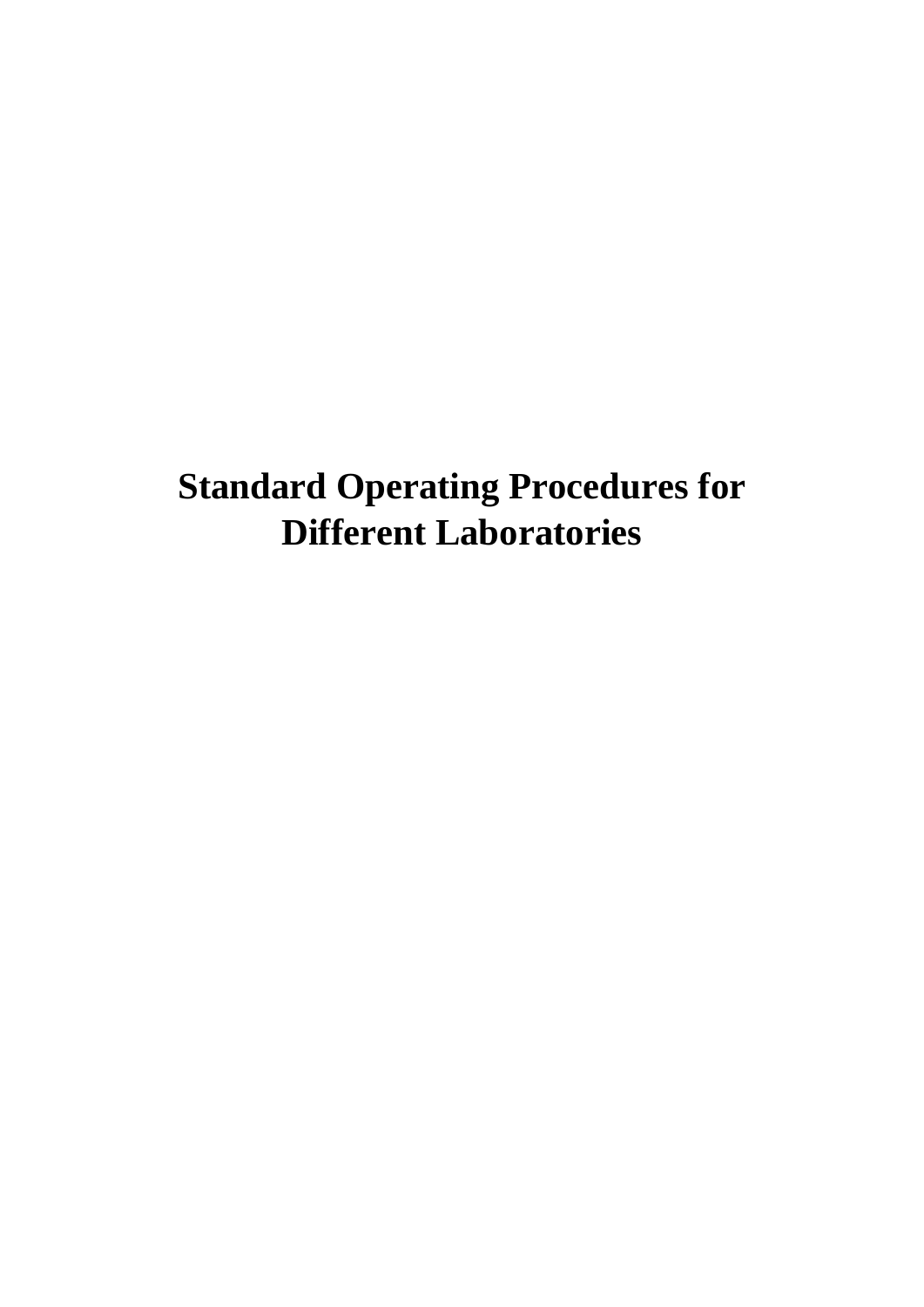# **Chemistry Laboratory**

#### **Procurement of Equipment/ Chemicals / Glassware**

- Internal purchase committee is constituted.
- Requisition from faculty for requirement of equipment/ Chemicals / Glassware in every academic year is taken.
- The lab-in-charges inform the teacher- in-charge about the stock of chemicals.
- Call for quotations are put up on the website or purchased under limited quotations.
- Comparative statement is prepared on the basis of price quoted and required specifications.
- Order is placed through Principal's office.
- The equipment and chemicals are entered in the main stock register of the store along with bill number and on the bill, page number of the stock register under the head consumables and non- consumables.
- Issue slip books are kept in each lab where teachers fill up their requirements.
- The required chemicals and equipment's are then deducted from the main stock register.

#### **Issue of Glassware to students**

- Issue forms are issued to the students (form attached).
- Teachers verify them.
- Lockers are issued to the students and the number of the locker is noted down against each student in a register.
- Glass apparatus are issued to the students which are kept in the locker.
- A breakage register is maintained in each lab where broken equipment is recorded with the students and teachers signature.
- Chemical prepared in each lab is also maintained in a register.
- Record of apparatus issued on daily basis are recorded in a separate register.

#### **Maintenance**

Dusting of equipment and working area are carried out on a regular basis.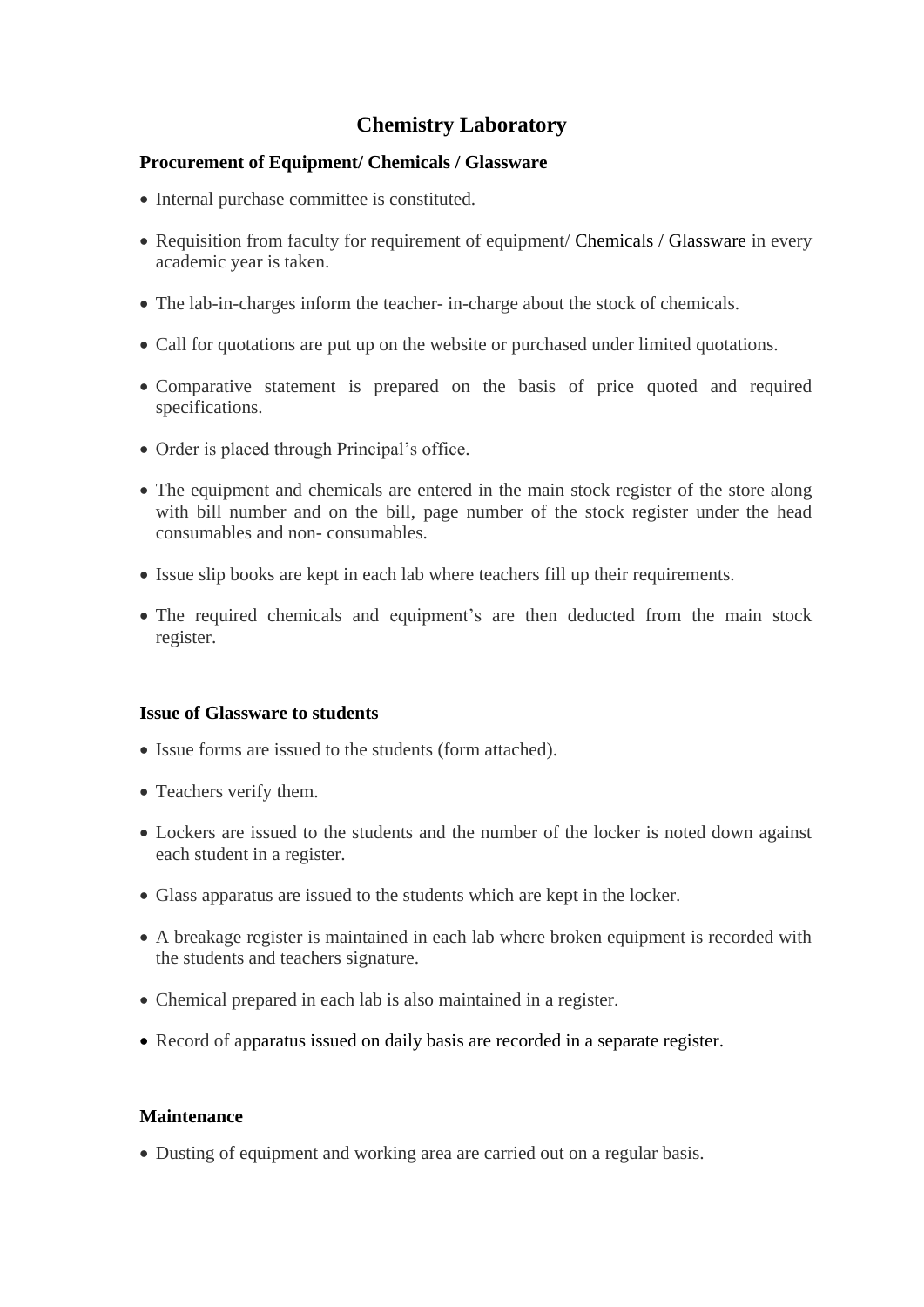- Maintenance of equipment is carried out every two months.
- Working condition of equipment is routinely checked.

### **Central Computer Laboratory**

- The computers are issued from the office.
- Serial number of issued computers are entered in the register.
- A number is assigned to each computer against their serial number.
- The students duly enter the Check-in time and Check-out time.
- The computers are maintained on a regular basis.

### **Computer Science Laboratory**

- The laptops are issued from the office.
- Serial number of issued laptops are entered in the register
- A number is assigned to each laptop against their serial number.

#### **Issue of laptops**

- Laptops are issued to the students against their I-cards.
- Student roll-number and laptop number are recorded in the register duly signed by the Students.
- Maintenance of Laptops is carried out on a regular basis.

### **Mathematics Laboratory**

- The computers are issued from the office.
- Serial number of Issued computers are entered in the register
- A number is assigned to each computer against their serial number.
- The students duly enter the Check-in time and Check-out time.
- The computers are maintained on a regular basis.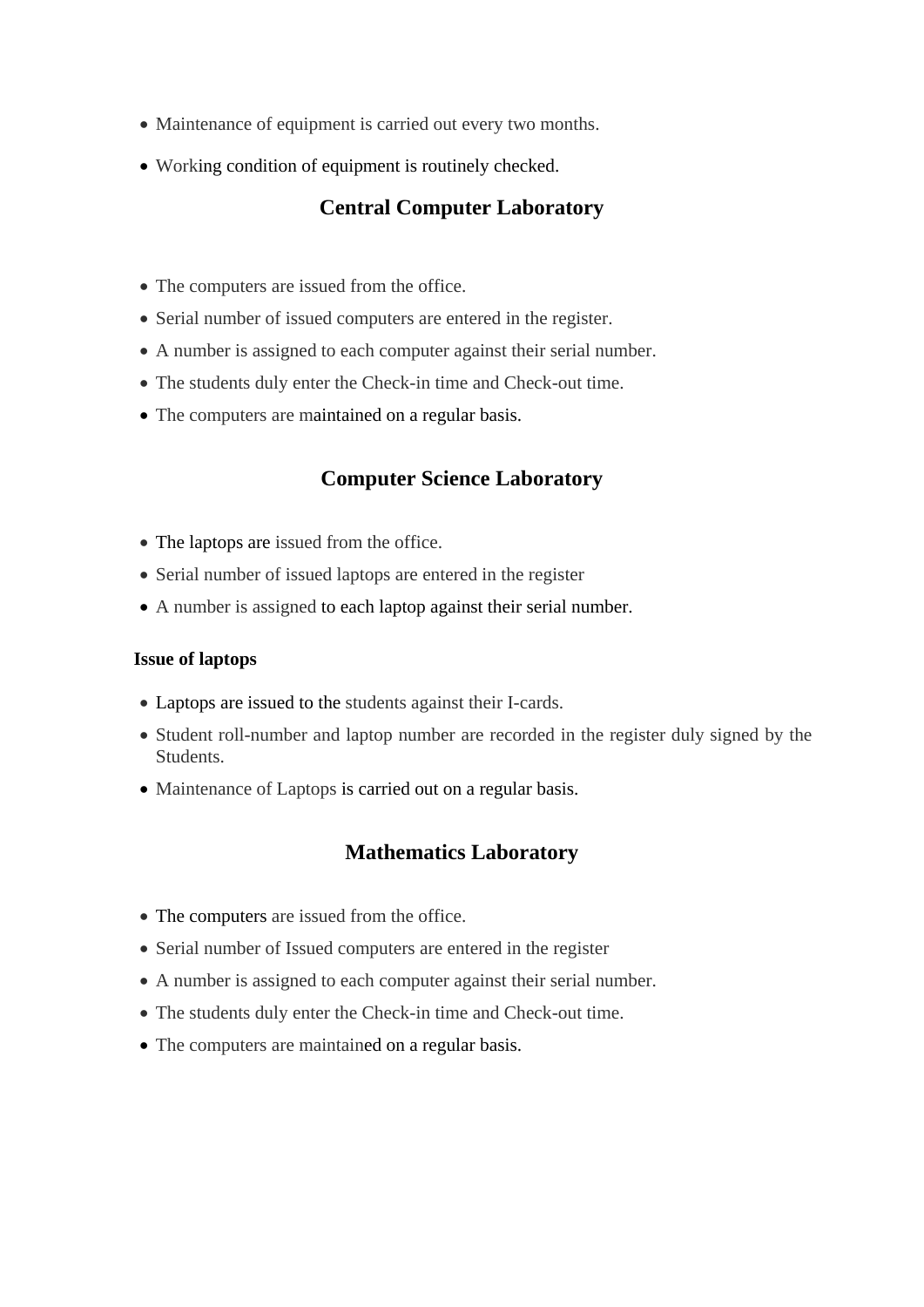# **Physics and Electronics Laboratory**

#### **Procurement of Equipment**

- Internal purchase committee is constituted.
- Requisition from faculty for requirement of equipment's in every academic year is taken.
- Call for quotations are put up on the website or purchased under limited quotations
- Comparative statement is prepared on the basis of price quoted and specified technical specifications.
- Order is placed through Principal's office
- The equipment's are entered in the main stock register of the store under the heads consumables and non-consumables.
- The teachers are required to fill up a form for the issue of equipment. Equipment are then issued to different Labs where they are again recorded in each Lab stock register.

#### **Issue of equipment to the student**

- From each laboratory, the required apparatus is then issued to the students (keeping I card as a record) after duly entering in a register.
- A breakage register is maintained in each lab where broken equipment is recorded with the students and teachers signature.

#### **Maintenance**

- Dusting of equipment and working area are carried out on a regular basis.
- Maintenance of equipment is carried out every two months.
- Working condition of equipment is routinely checked.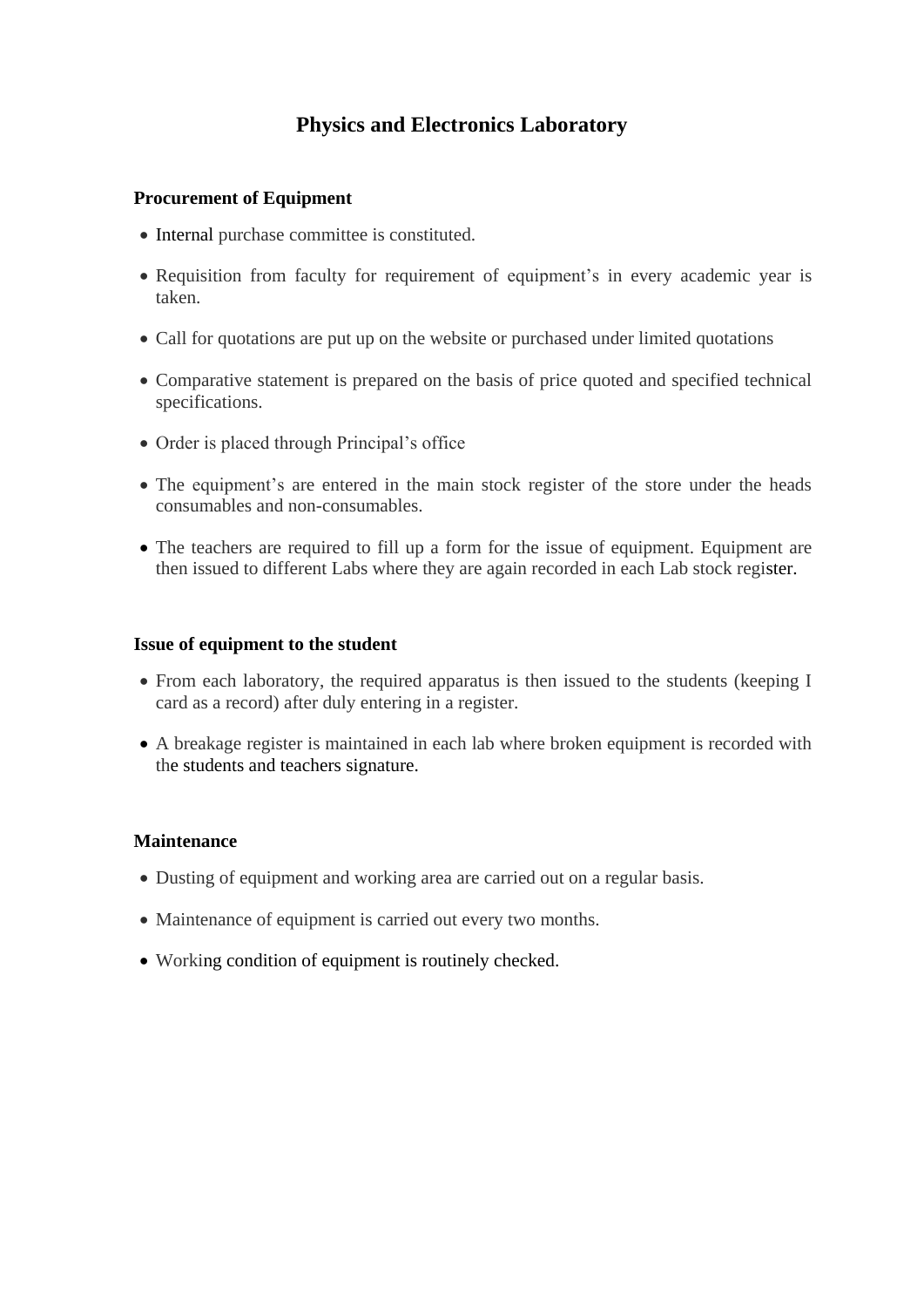# **Standard Operating Procedures for the Library**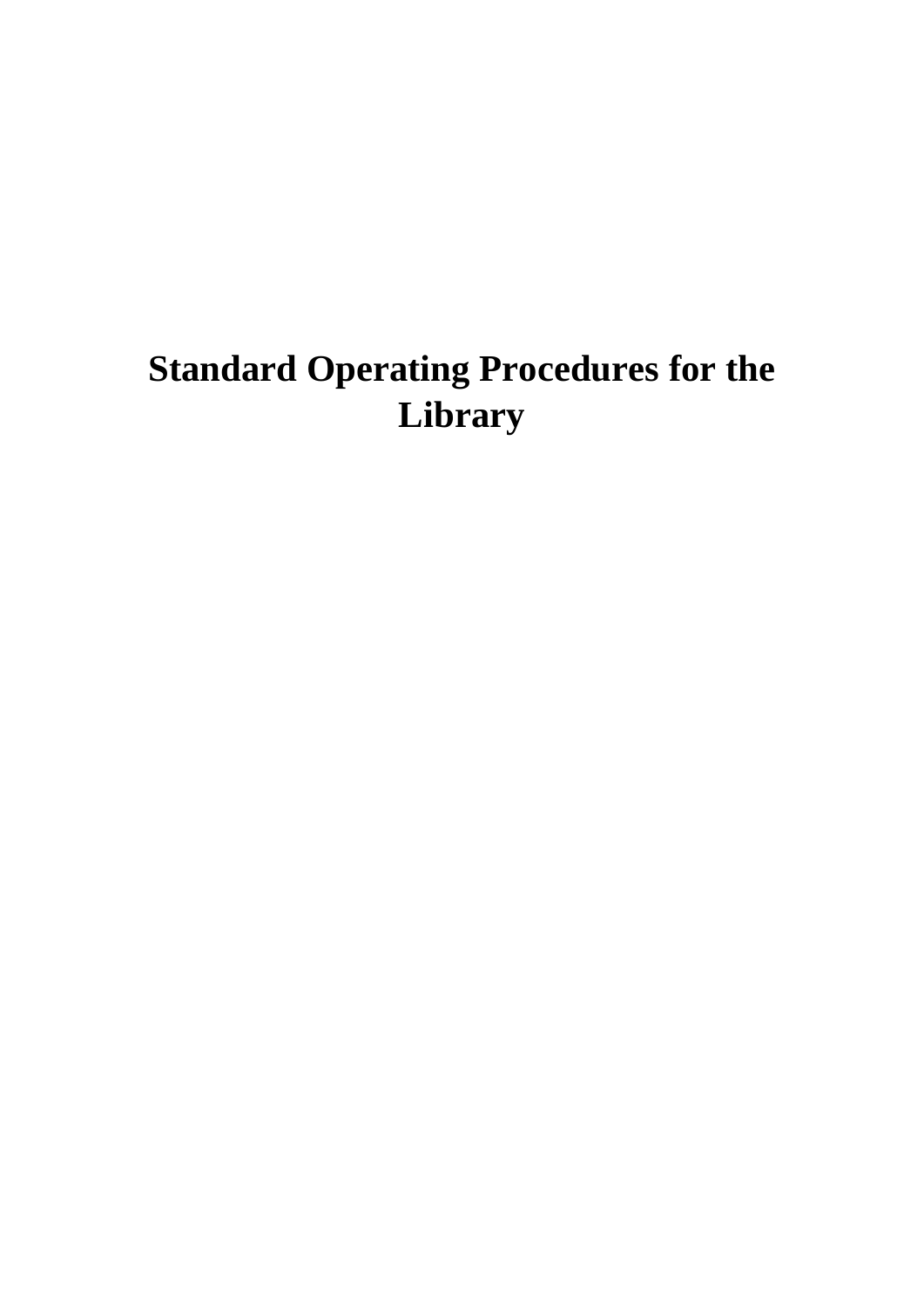# **Purchase of Library Books and their Filing in Shelves**

#### **STEP 1: Approval For The Book Purchase**

- 1. Submission of list of books recommended by the teachers of different departments and students to the library.
- 2. Recommendations are checked by PA (Library) for duplicate, availability, etc.
- 3. Approval is taken for the recommended books by Librarian.
- 4. Finally, sanction is taken from the Principal of the college for purchase.

#### **STEP 2: Order Placement and Physical Verification Of Purchased Books**

- 5. Placing the order of books satisfying the terms and condition of the library.
- 6. Submission of challan by vendor along with the books.
- 7. Physical verification and checking of books received against the order.
- 8. Submission of bill by vendor to the college.

#### **STEP 3: Processing of the Bill**

- 1. Accessioning of books in the accession register of Library.
- 2. Finally, the bill is processed and submitted to accounts section, through principal for release of payment.

#### **STEP 4: Technical Processing**

- 1. Technical processing of the books including classification and cataloguing is done.
- 2. Physical Processing of the books including pasting of property slips, placing the barcoded tags and stamping is carried out.
- 3. Then the books are placed in shelves according to their classification number by the library staff.

#### **Note:**

#### *Placement of books in shelves for those books which are in circulation:*

- 1. Books are returned at the circulation counter.
- 2. From there, the books are placed in shelves according to the classification number by library staff.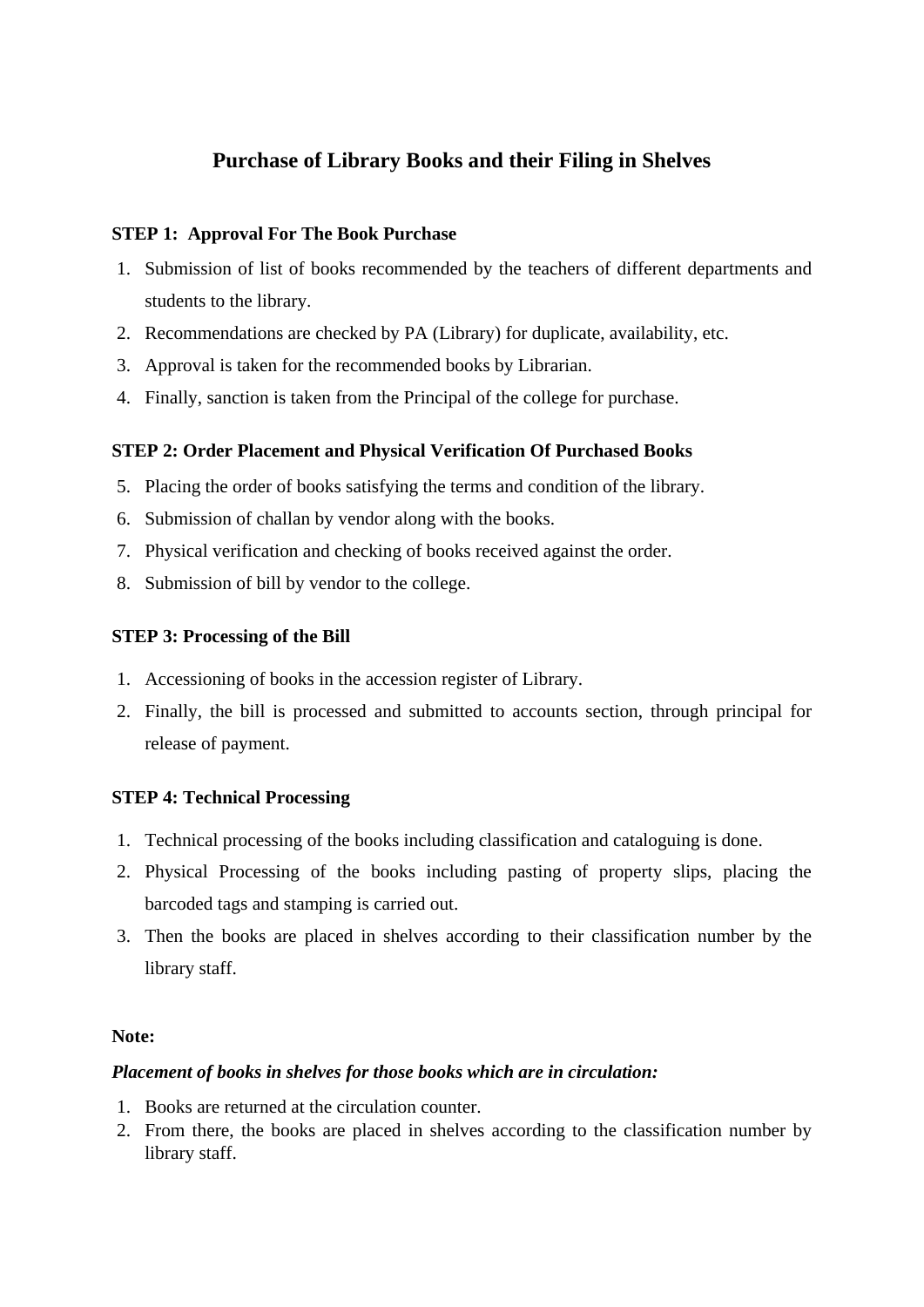## **Stock Verification of Library Books**

#### **STEP 1: Noting the Accession Number**

- 1. Check card are issued to library staff for writing of accession number on them.
- 2. Staff note down accession number of books on check card for each book staff allotted to them.
- 3. While noting the accession numbers, books are physically checked and if the book is damaged/beyond repair is taken out of shelf,.

#### **STEP 2: Verifying the stock through LIBWARE**

- 1. Once the work of noting down of accession numbers of books is over, all the check cards are pooled together and arranged as per accession no.
- 2. The accession numbers are then input into an excel file.
- 3. Excel file uploaded on the LIBWARE (Library Management Software)
- 4. A report of list of missing books is generated using LIBWARE (Library management Software)

#### **STEP 3: Re-verification of the missing books**

- 1. List of books are again checked with collection.
- 2. The final list of missing books is reported to the Principal.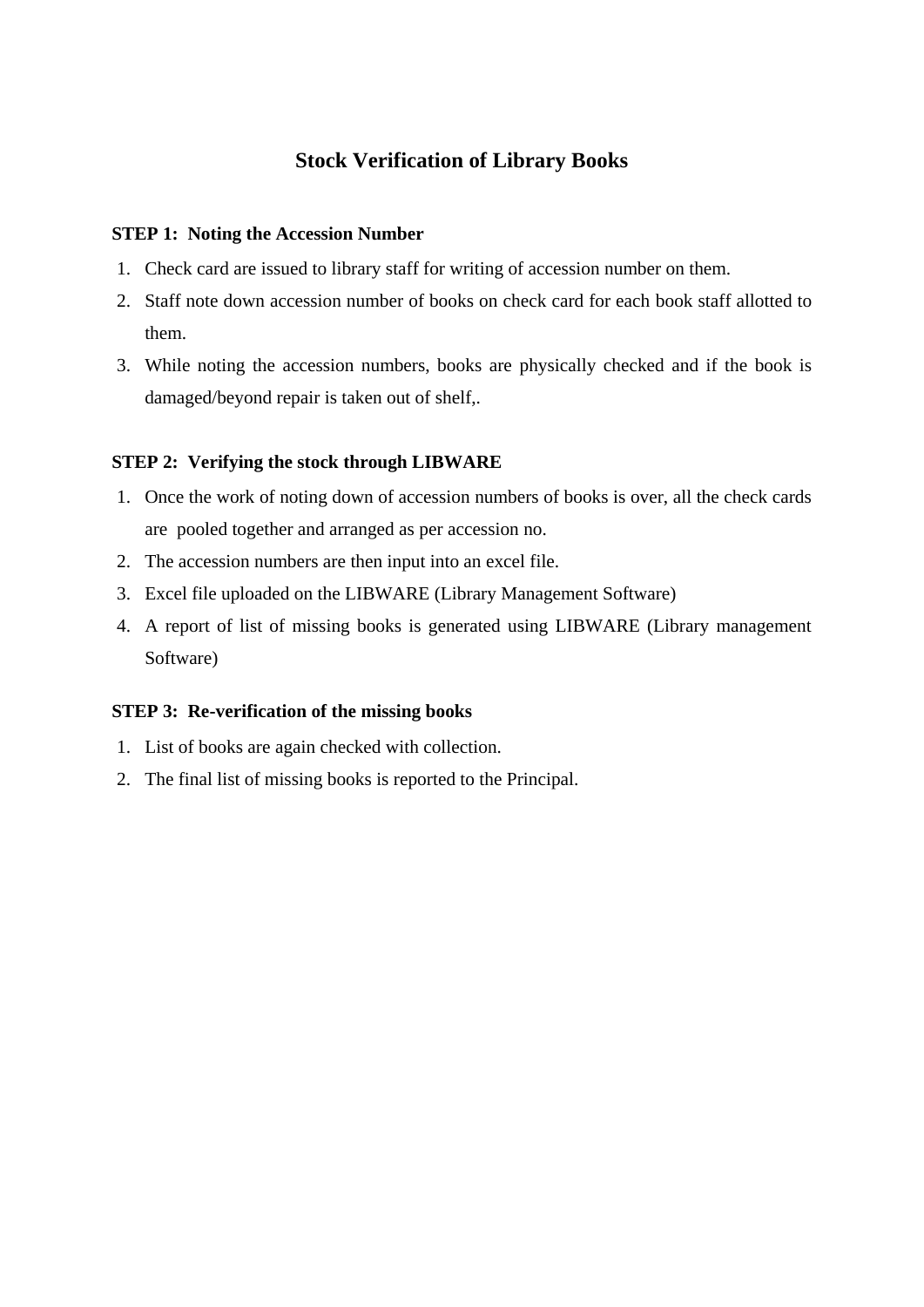## **Circulation of Library Books**

### **Flowchart for the Issue Policy of Library Books**

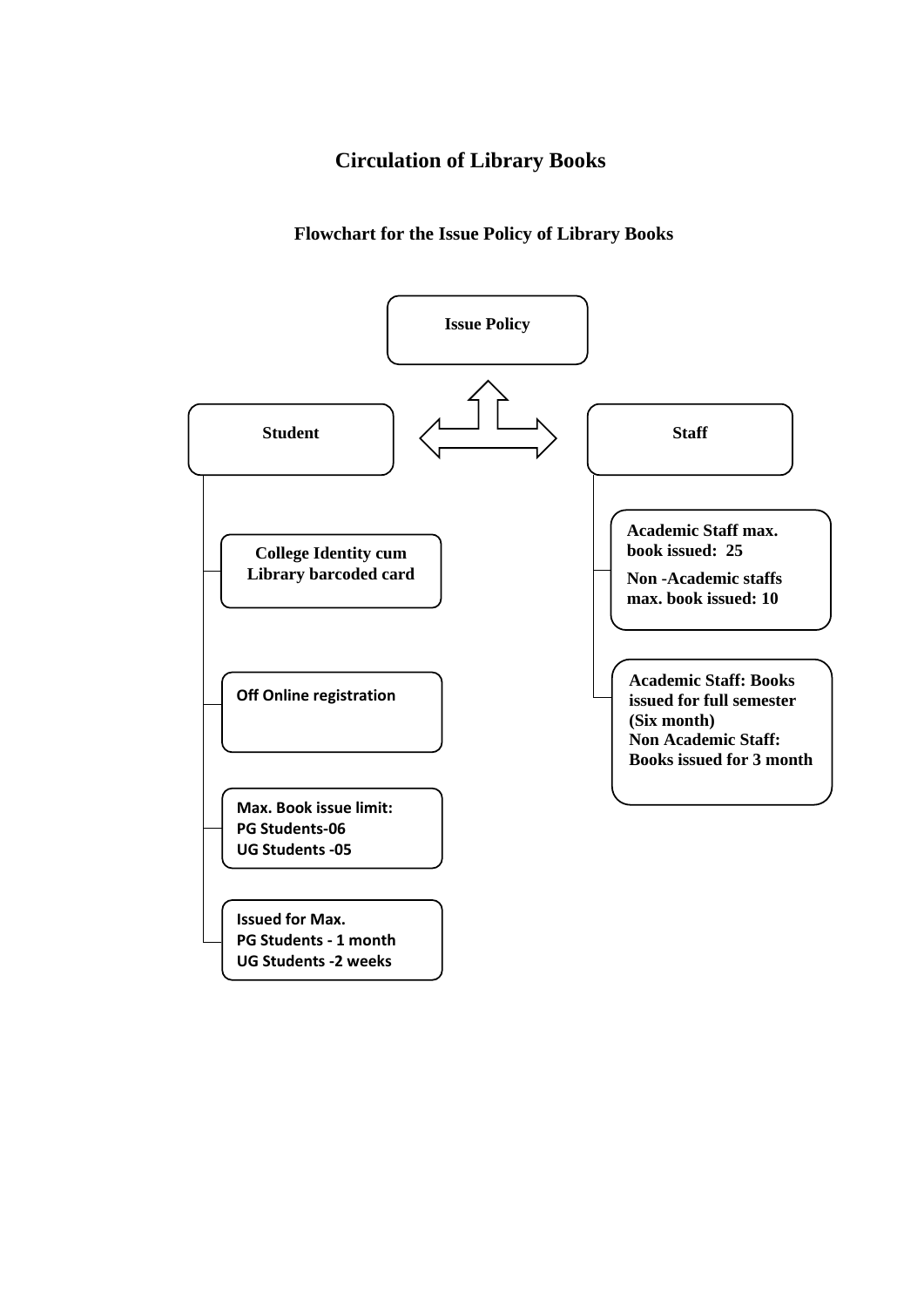# **Circulation of Library Books**

### **Flowchart for the Return Policy of Library Books**

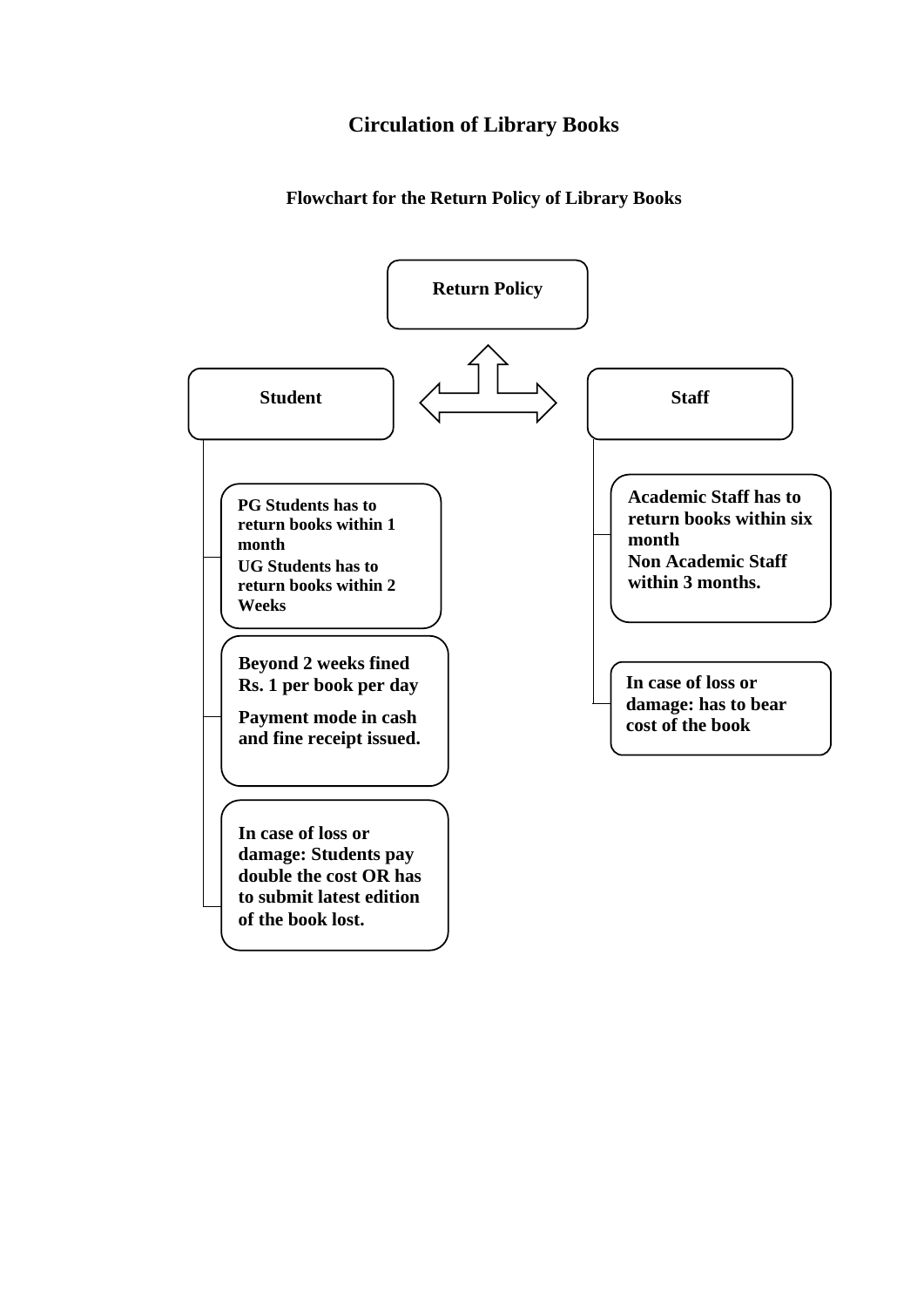# **Standard Operating Procedures for Financial Matters**

### **Purchase/ Maintenance/ Repair/ Awarding contract of AMC**

- Requisition/ Proposal of work
- Constitution of committee
- Approval of work by competent authority
- Sanction of amount by competent authority
- Permission/Notice for obtaining/inviting quotations/floating tenders\*
- Opening of quotations
- Recommendations of the committee along with comparative statements
- Order/ Award letter
- Completion of work to the satisfaction of the committee
- Receiving and Verification of bill by the committee
- Stock entry if required and submission of bill to the office.
- Note of account section stating therein regarding scrutiny of the bill and their proper order.

\* GFR - 2017 will be referred for the above process/ procedure and GFR 2017 shall prevail over this SOP in all matters of procurement/ repair etc. by the college. Amendments in the SOP, if any, will be incorporated as per the notification received from time to time.

For amounts less than Rs. 25,000/-, no tenders/quotations are needed. For amounts ranging between Rs. 25,000/- and Rs. 2.5 Lacs, open market or tender is floated. For amounts greater than Rs. 2.5 lacs, e-tender must be advertised on the central purchase and procuring portal.

Alternatively, direct purchases upto Rs 50,000/- maybe made directly through GEM. For amounts ranging between Rs. 50,000/- to Rs. 30 lacs purchases can be carried out directly through bidding or reverse bidding through GeM.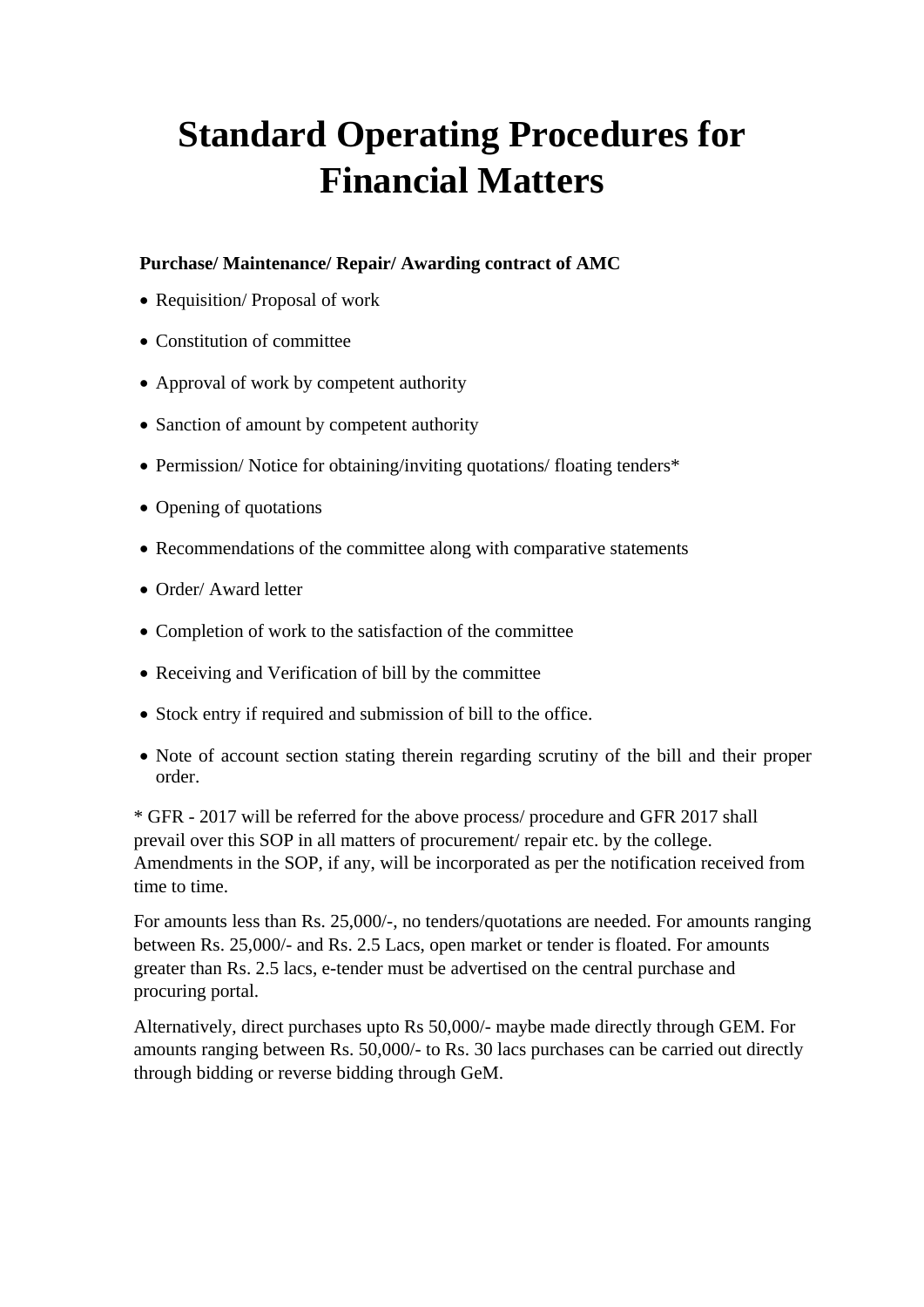# **Standard Operating Procedures for Prevention of Sexual Harassment**

 Rajdhani College has a duly constituted Internal Complaints Committee which follows the University of Delhi norms as detailed in the following link: http://www.du.ac.in/du/uploads/12022018\_IIC\_UGC-regulations\_sexualharassment.pdf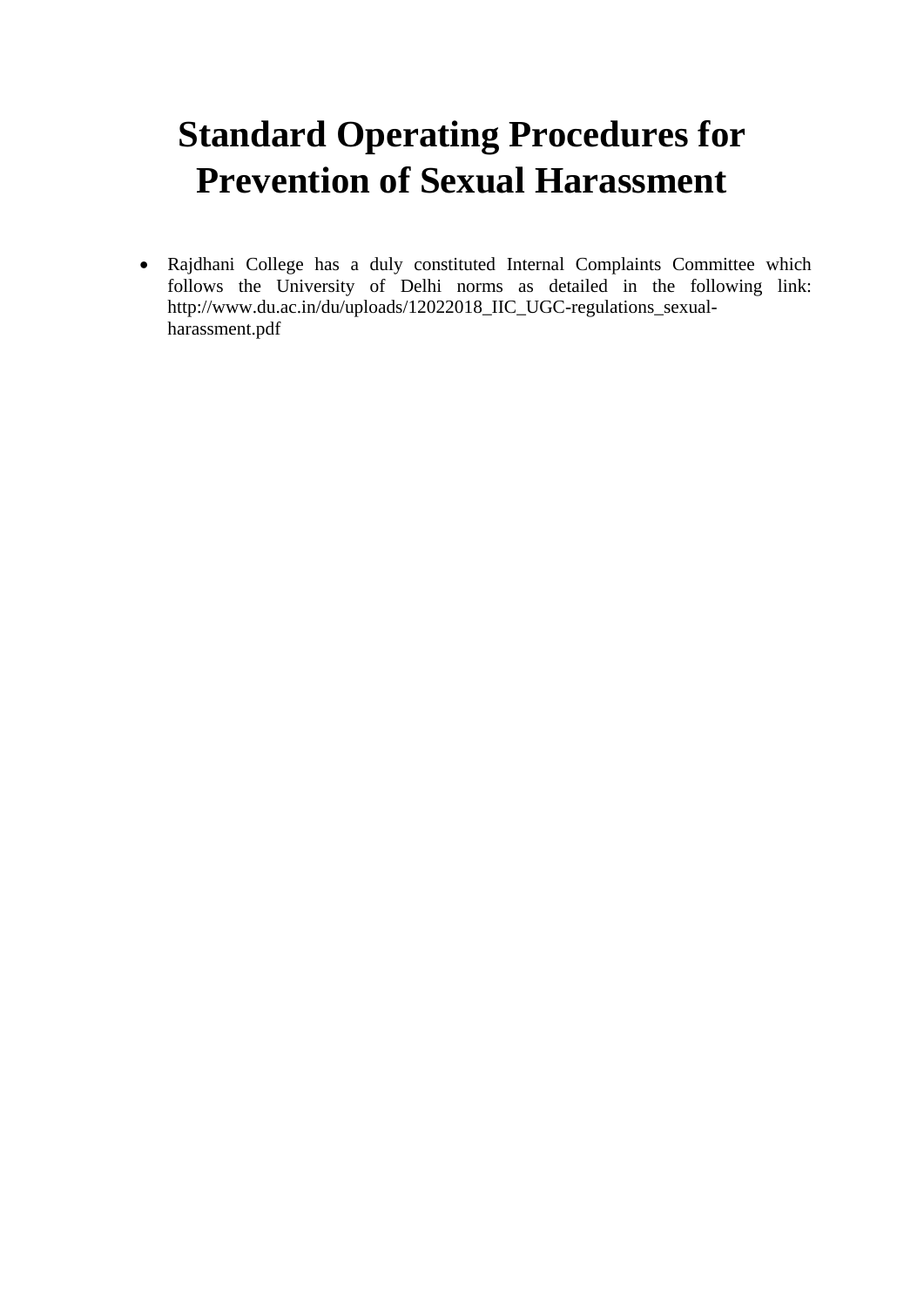# **Standard Operating Procedures for Anti Ragging**

# **Implementation of Anti-ragging**

- An anti-ragging committee is formed by the staff council. The members name and numbers are displayed at prominent location in the college.
- Anti-ragging warnings are displayed at prominent locations in the college (near the canteen).
- An anti-ragging undertaking is taken from the students at the time of admission.
- Proctorial board members are vigilant to prevent incidents of ragging by taking frequent rounds in the college.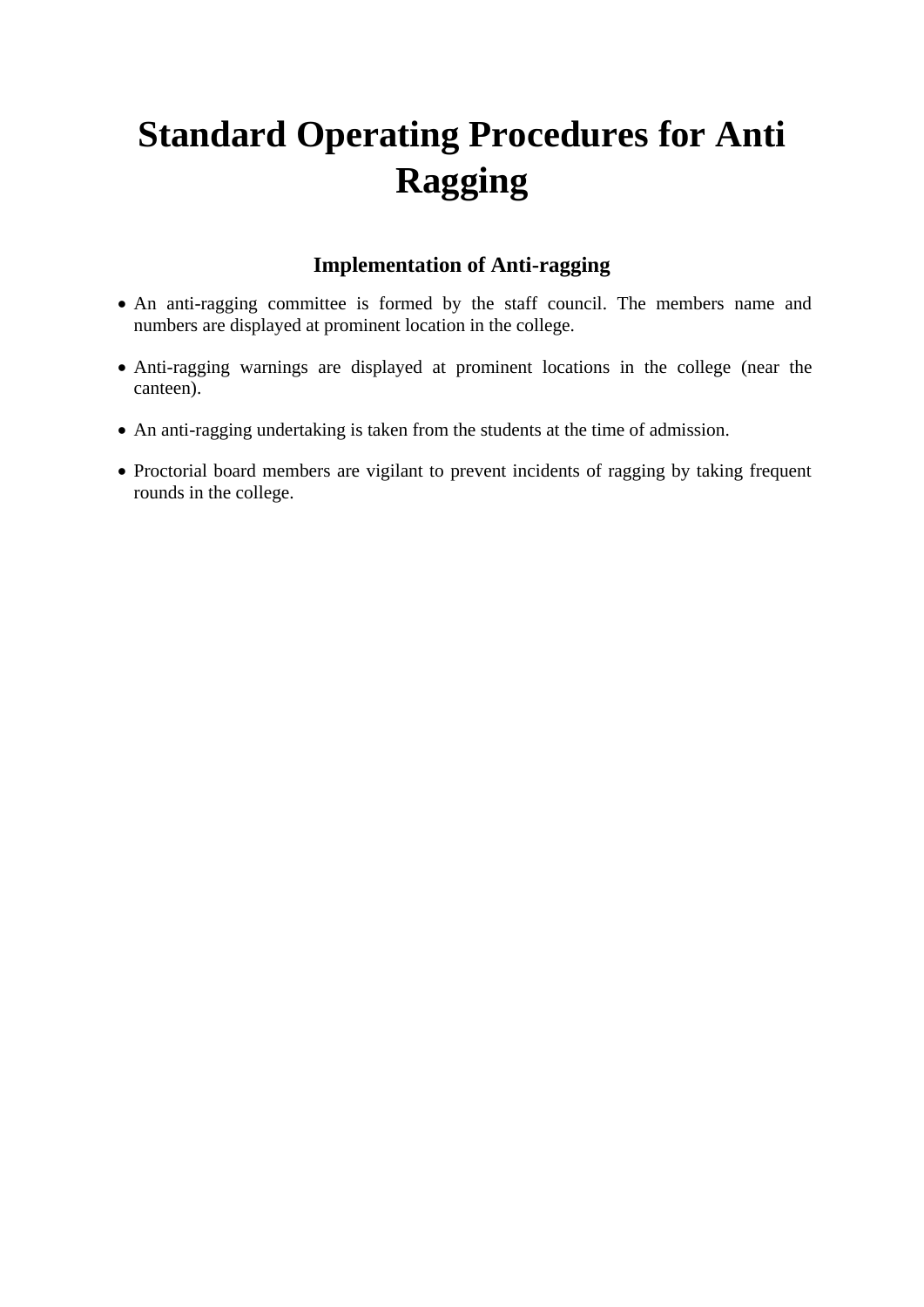# **Standard Operating Procedures for Placement and Career Counselling**

### **Placement and career counselling**

- There is a placement cell in the college.
- They invite different companies for campus placement.
- Interested students apply with their CV.
- They are scrutinised by the companies and shortlisted candidates are interviewed. Thereafter, the final selection takes place.
- Career counselling is routinely carried out by the teachers, experts are also invited occasionally.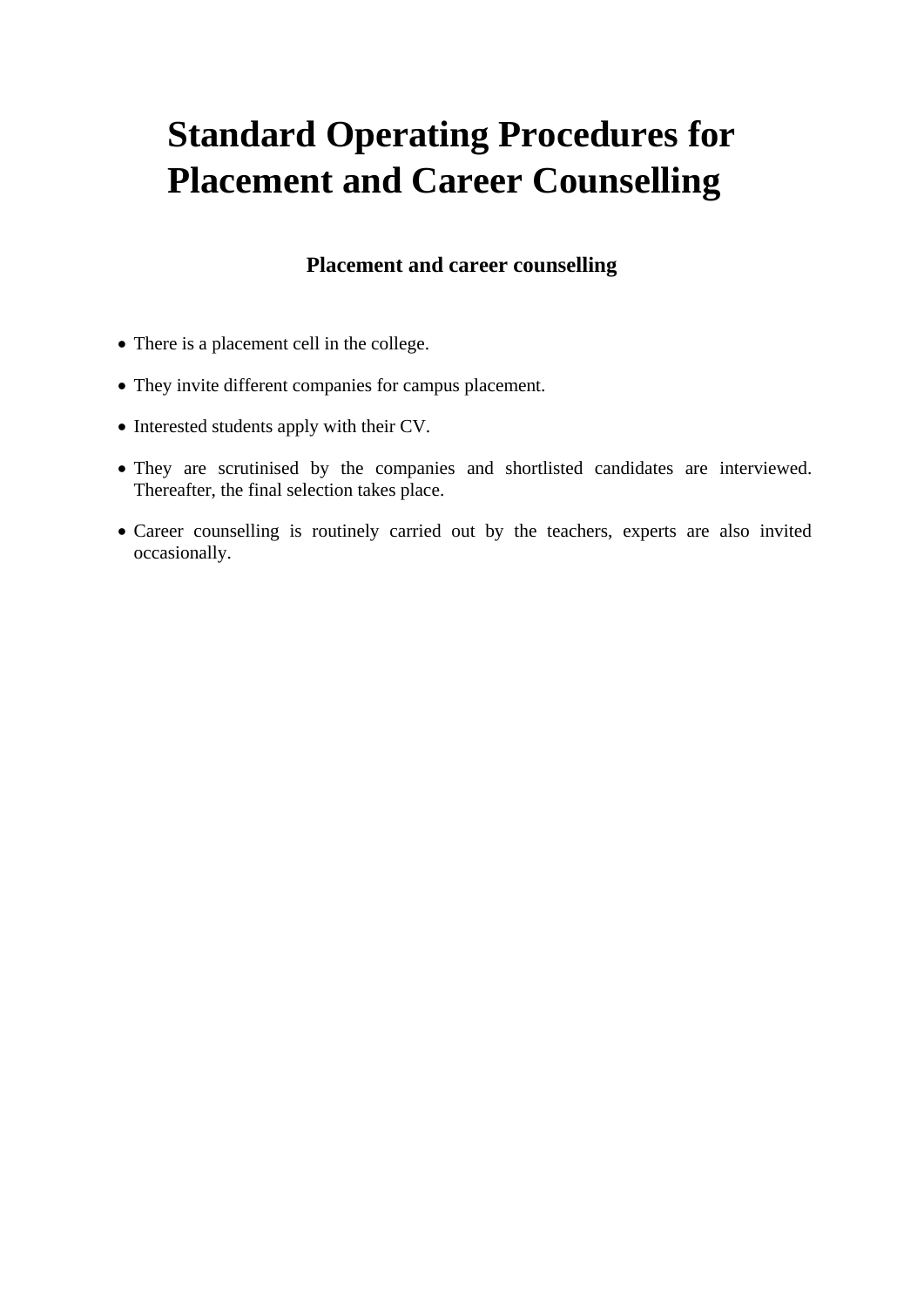# **Standard Operating Procedure for Facilitating Handicapped Students**

- College building is disabled friendly with rails and ramps
- Braille Software/facilities are available
- Rest Rooms are disabled friendly
- Scribes for examination are provided
- Examination fees exempted
- Annual fees/ college fees of Rs 55/- is charged within the framework of University of Delhi norms
- 20 types of special assistive devices and softwares are available.
- PWD students liaison officer is appointed to coordinate with the students with disability.SC/ST/ deprived section
- Para-olympic games and workshops, sensitizing programs are held from time to time.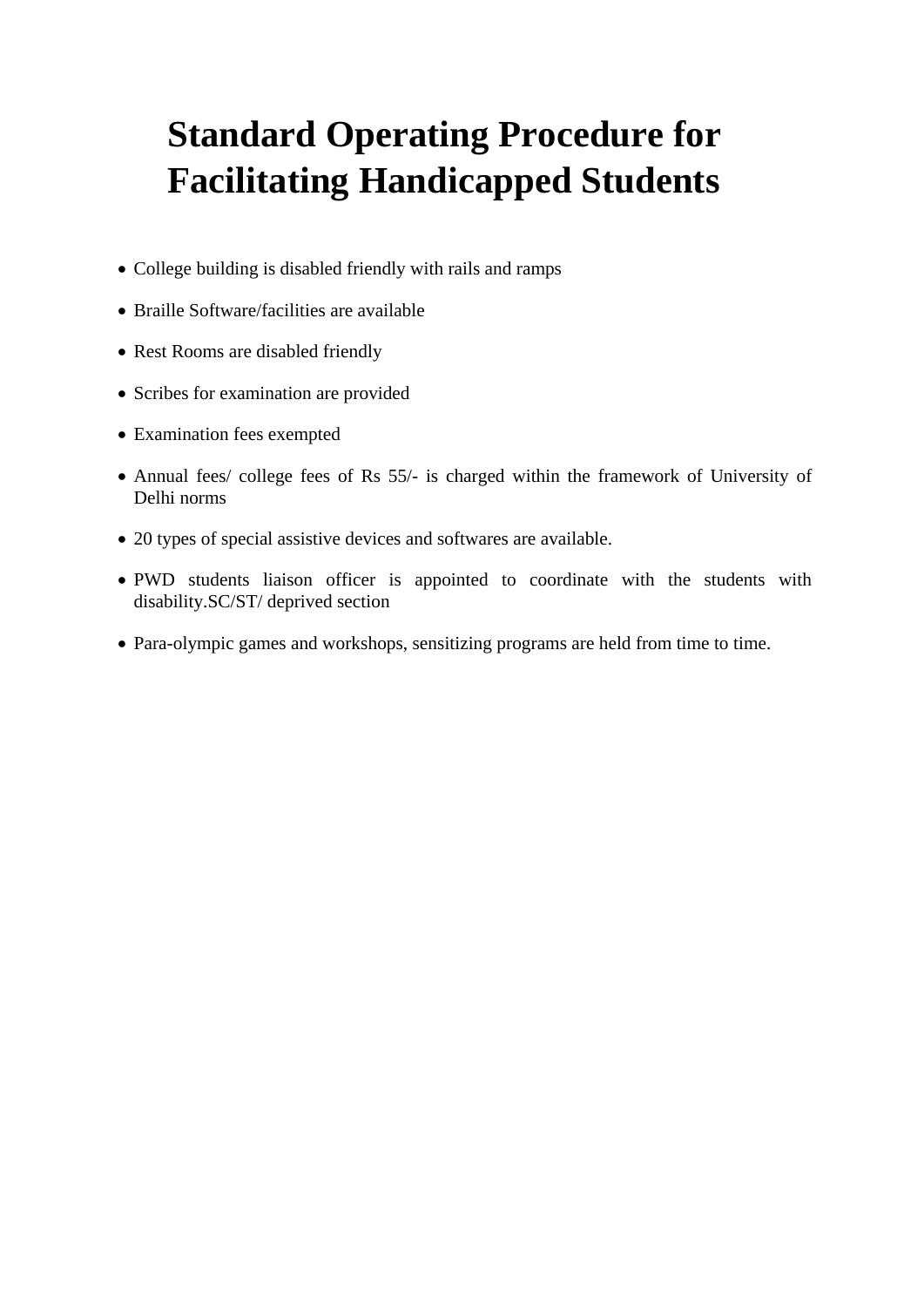# **Standard Operating Procedures for Sports Facilities**

- The Sports facilities include a huge and well-maintained Sports Ground with lush green grass.
- The facilities include a Football court, a Handball court, two Cricket pitches for matches, two practice Cricket nets (cemented and turf), 200-meterstandard six lane tracks, a standard Long Jump pit, one Throwing Circle, one Javelin throw Area.
- Coaching is provided for Cricket, Handball and Volleyball. Students from other colleges under Delhi University also use these facilities.
- The Sports department maintains a stock issuing register to issue the required sports equipment's to students against their college I card.
- Students are selected for participation in various games through a rigorous screening process.
- A large number of intra-college competitions are regularly held, and an Annual Inter College athletic meet is held every year.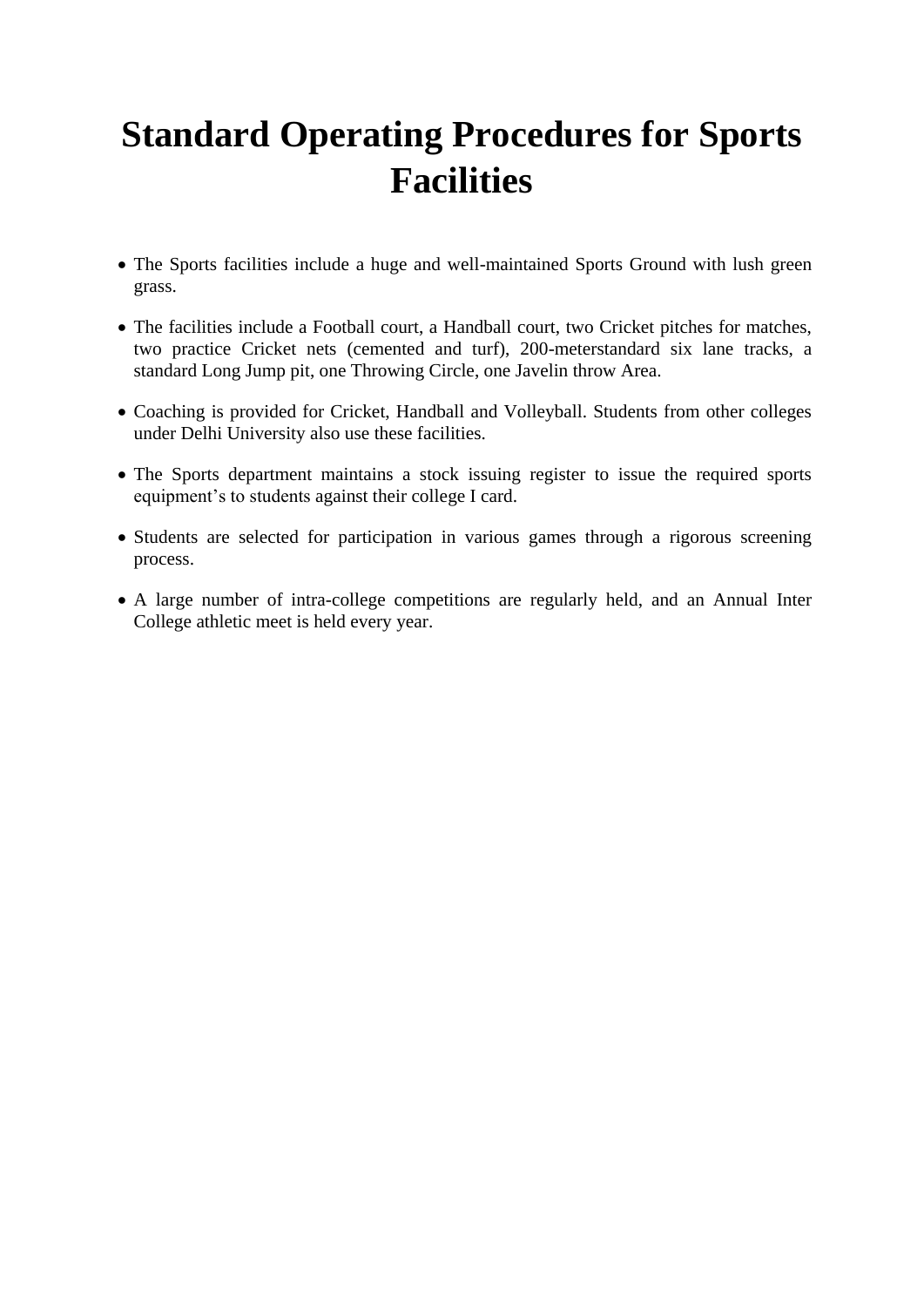# **Standard Operating Procedures for other College Facilities**

### **Classrooms**

- All Class Rooms are cleaned every day before the classes commence.
- The Class Rooms are well knit and lighting facilities are regularly inspected.
- Most of the class rooms have white boards.
- Wi- Fi facility is available in all the classrooms.
- Many rooms are ICT enabled.LCD projectors are used to aid and improve the teachinglearning process.

### **College Campus**

- Cleanliness of the college campus is maintained through duly appointed Safai Karamcharis.
- Strict schedules for cleanng corridors, Laboratories , pathways etc are adhered to.
- Washrooms are cleaned regularly.

#### **Garden maintenance**

- Gardening committee is duly constituted by the Staff Council
- Duly appointed gardening staff maintains greenery in the college
- Gardening supplies are routinely procured through the standard procedure for financial matters.

#### **Campus Beautification**

- The campus beautification is constituted by the Staff Council.
- Suggestions are invited from the teachers.
- All aesthetics are addressed by Campus Beautification Committee such as site maps, signage, Braille signage's for the visually challenged, wall of democracy which is a dedicated space created for the students to express their views on various current issues.